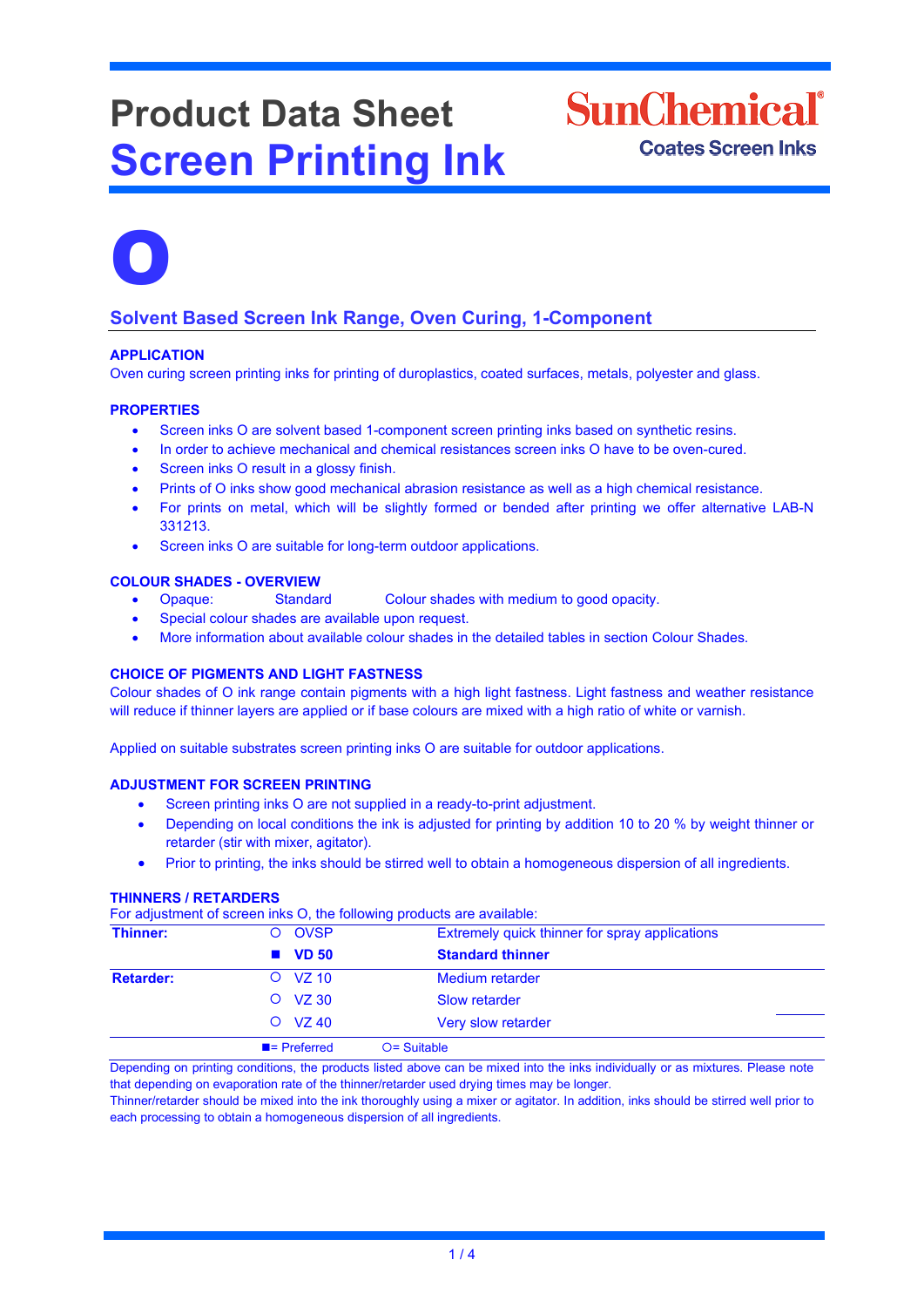## **ADDITIONAL AUXILIARY AGENTS**

| <b>Application</b>        | <b>Product</b>            | <b>Addition in % by weight Additional Information</b> |                        |
|---------------------------|---------------------------|-------------------------------------------------------|------------------------|
| <b>Viscosity increase</b> | Thickening powder Max. 3% |                                                       | <b>Stir with mixer</b> |
| Matting                   | Matt paste O/MP Max. 10%  |                                                       | <b>Stir with mixer</b> |
|                           | <b>Matting powder</b>     | Max. 5%                                               | Stir with mixer        |
| <b>Flow agent</b>         | VM 3                      | $1 - 5%$                                              | Do not overdose!       |

#### **OVERPRINTING**

Generally, it is not necessary to overprint O inks with varnish. However, if required overprinting with O 70 is possible.

#### **BRONZE COLOURS, MIXING OF BRONZE INKS**

Bronze colours are not available.

Printers can mix bronzes themselves using bronze pastes B 75, B 76, B 77 and B 79 as well as bronze powder B 78-POWDER. For examples of colour shades please refer to our Bronze Colour Card.

These "B" bronze pastes and "B" bronze powder are mixed with bronze binder O/B prior to processing.

Mixing ratios in parts by weight:

| Gold bronze paste/powder | to O/B | $= 1: 3-4$ |
|--------------------------|--------|------------|
| Silver bronze paste      | to O/B | $= 1: 4-6$ |

Note: Bronzes B 75 to B 79 are prone to oxidation (exception B 78-POWDER).

B 78-POWDER does not tend to oxidation. The pale copper shade will not darken with time. Colour of inks mixed with B 78-POWDER is similar to colour 78/AB as shown on our "bronze colour card".

## **DRYING / OVEN-CURING**

Initially screen printing inks O dry physically, i.e. by evaporation of solvents, however, there will be no adhesion to the substrate and no scratch resistance.

Therefore, depending on production conditions, oven curing either directly after printing or within 12 hours should be carried out. Temperatures and curing times are as follows:

**120°C / 30 – 40 min. 140°C / 20 – 30 min. 160°C / 15 - 20 min. 180°C / 10 – 15 min.**

#### **Resistance Tests**

Resistances should not be checked before completion of oven curing. Allow a cooling time of at least 1 hour prior to checking resistances

### **SCREEN FABRIC / STENCILS**

O inks have been formulated for printing with fabrics ranging from 77 to 120 threads/cm. Suitability for printing with coarser or finer fabrics should be determined by corresponding pre-trials.

All copy emulsions and capillary films suitable for solvent based screen inks can be used, such as our program of SunCoat or Murakami products.

## **CLEANING**

Stencils and tools can be cleaned with our universal cleaning agents URS or URS 3.

#### **PACK SIZE**

Screen printing inks O are delivered in 1 litre containers. Other pack sizes are available upon request.

#### **SHELF LIFE**

In closed original containers, O inks generally have a shelf life of 1 year from date of production. For exact date of expiry, please refer to the label.

## **SAFETY DATA SHEETS**

Read safety data sheet prior to processing Safety data sheets comply with Regulation (EC) No. 1907/2006 (REACH), Appendix II.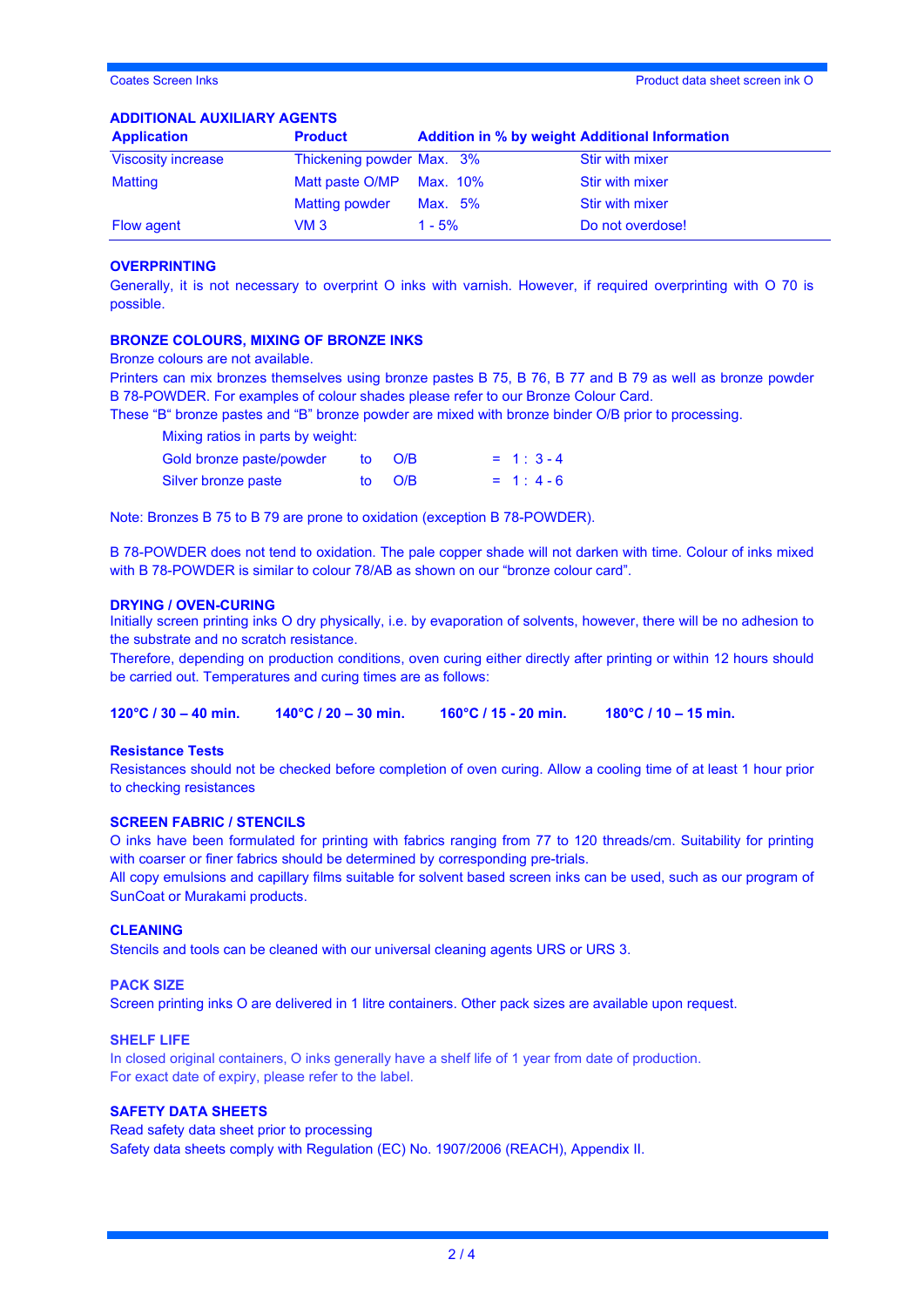## **CLASSIFICATION AND LABELLING**

Hazard classification and labelling comply with Regulation (EC) No. 1272/2008 (CLP/GHS).

## **CONFORMITY**

Coates Screen Inks GmbH does not use any of the substances or mixtures for the production of printing inks, which are banned according to the EUPIA (European Association of the Printing Inks Industry) exclusion policy. Further compliance confirmations are available upon request.

## **ADDITIONAL INFORMATION ABOUT OUR PRODUCTS**

| Product data sheets: | <b>Auxiliary Agents for Screen Printing HM</b>                          |
|----------------------|-------------------------------------------------------------------------|
| <b>Brochures:</b>    | <b>Solvent Based Screen Printing Inks</b>                               |
| Internet:            | Various technical articles are available for download on www.coates.de. |
|                      | section "SN-Online"                                                     |

**FOR COLOUR RANGES, PLEASE REFER TO NEXT PAGE.**